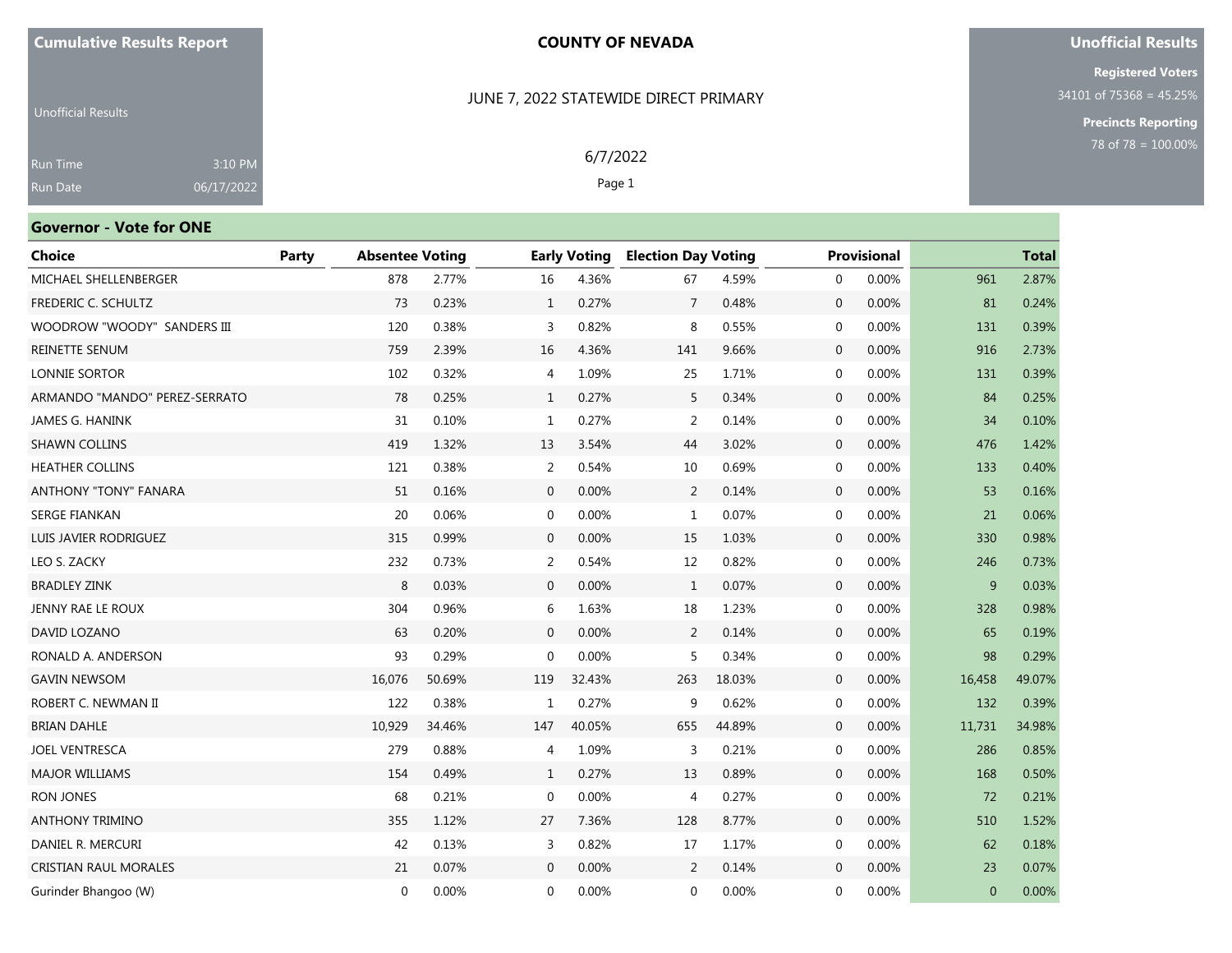| <b>Cumulative Results Report</b> |  |  |
|----------------------------------|--|--|
|----------------------------------|--|--|

### **Unofficial Results**

**Registered Voters** 34101 of 75368 = 45.25%

**Precincts Reporting**

| <b>Unofficial Results</b> |            |
|---------------------------|------------|
| <b>Run Time</b>           | 3:10 PM    |
| <b>Run Date</b>           | 06/17/2022 |

# JUNE 7, 2022 STATEWIDE DIRECT PRIMARY

6/7/2022 Page 2

| <b>Governor - Vote for ONE</b> |             |                        |          |          |              |                            |               |   |                    |              |                |
|--------------------------------|-------------|------------------------|----------|----------|--------------|----------------------------|---------------|---|--------------------|--------------|----------------|
| Choice                         | Party       | <b>Absentee Voting</b> |          |          | Early Voting | <b>Election Day Voting</b> |               |   | <b>Provisional</b> |              | <b>Total</b>   |
| Jeff Scott (W)                 |             | 0                      | $0.00\%$ | $\Omega$ | $0.00\%$     | $\mathbf{0}$               | $0.00\%$      | 0 | 0.00%              | $\mathbf{0}$ | 0.00%          |
|                                | Cast Votes: | 31,713                 | 100.00%  | 367      | 100.00%      |                            | 1,459 100.00% | 0 | $0.00\%$           |              | 33,539 100.00% |
|                                | Undervotes: | 535                    |          |          |              | 8                          |               | 0 |                    | 545          |                |
|                                | Overvotes:  |                        |          |          |              | 15                         |               | 0 |                    | 17           |                |

### **Lieutenant Governor - Vote for ONE**

| <b>Choice</b>                | Party       | <b>Absentee Voting</b> |         |              | <b>Early Voting</b> | <b>Election Day Voting</b> |         |                | <b>Provisional</b> |                | <b>Total</b> |
|------------------------------|-------------|------------------------|---------|--------------|---------------------|----------------------------|---------|----------------|--------------------|----------------|--------------|
| <b>CLINT W. SAUNDERS</b>     |             | 1.644                  | 5.43%   | 22           | 6.09%               | 167                        | 11.79%  | 0              | 0.00%              | 1,833          | 5.72%        |
| WILLIAM CAVETT "SKEE" SAACKE |             | 480                    | 1.59%   | $5 -$        | 1.39%               | 27                         | 1.91%   | $\overline{0}$ | 0.00%              | 512            | 1.60%        |
| DAVID HILLBERG               |             | 381                    | 1.26%   | 13           | 3.60%               | 69                         | 4.87%   | 0              | 0.00%              | 463            | 1.45%        |
| ANGELA E. UNDERWOOD JACOBS   |             | 7,093                  | 23.44%  | 123          | 34.07%              | 464                        | 32.77%  | $\overline{0}$ | 0.00%              | 7,680          | 23.97%       |
| <b>DAVID FENNELL</b>         |             | 4,025                  | 13.30%  | 73           | 20.22%              | 378                        | 26.69%  | 0              | 0.00%              | 4,476          | 13.97%       |
| ELENI KOUNALAKIS             |             | 15,691                 | 51.85%  | 114          | 31.58%              | 269                        | 19.00%  | $\overline{0}$ | 0.00%              | 16,074         | 50.17%       |
| MOHAMMAD ARIF                |             | 361                    | 1.19%   | 2            | 0.55%               | 24                         | 1.69%   | 0              | 0.00%              | 387            | 1.21%        |
| JEFFREY HIGHBEAR MORGAN      |             | 586                    | 1.94%   | 9            | 2.49%               | 18                         | 1.27%   | $\mathbf{0}$   | 0.00%              | 613            | 1.91%        |
| James Orlando Ogle (W)       |             | $\mathbf 0$            | 0.00%   | $\mathbf{0}$ | 0.00%               | 0                          | 0.00%   | $\mathbf{0}$   | 0.00%              | $\overline{0}$ | 0.00%        |
|                              | Cast Votes: | 30,261                 | 100.00% | 361          | 100.00%             | 1,416                      | 100.00% | 0              | 0.00%              | 32,038         | 100.00%      |
|                              | Undervotes: | 1,987                  |         | 9            |                     | 64                         |         | 0              |                    | 2,060          |              |
|                              | Overvotes:  | $\mathbf{0}$           |         |              |                     | ำ                          |         | 0              |                    |                |              |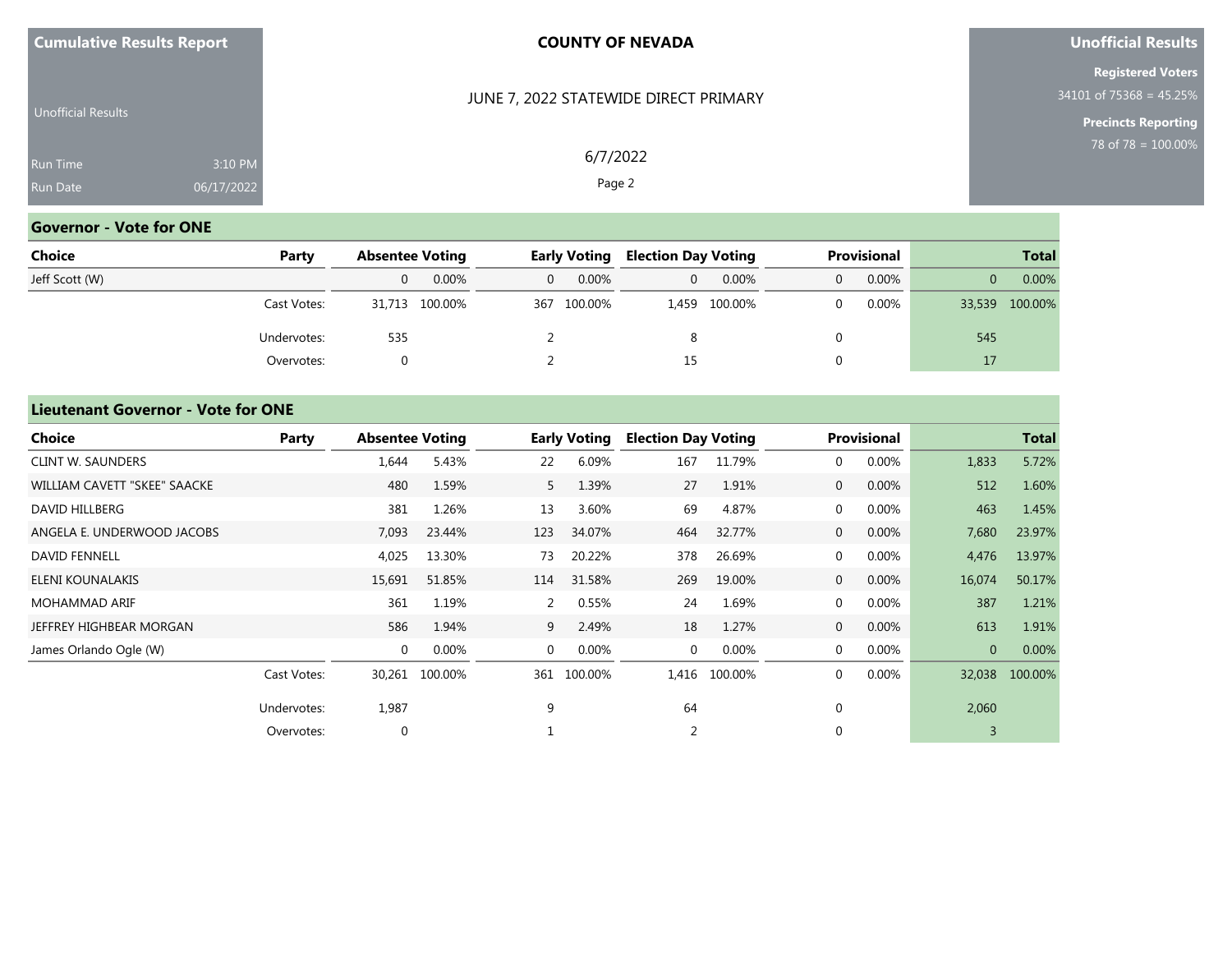#### JUNE 7, 2022 STATEWIDE DIRECT PRIMARY

6/7/2022 Page 3

### **Unofficial Results**

**Registered Voters** 34101 of 75368 = 45.25%

> **Precincts Reporting** 78 of 78 = 100.00%

| <b>Unofficial Results</b> |            |  |
|---------------------------|------------|--|
| <b>Run Time</b>           | 3:10 PM    |  |
| <b>Run Date</b>           | 06/17/2022 |  |

# **Secretary of State - Vote for ONE**

| <b>Choice</b>          | Party       | <b>Absentee Voting</b> |         |             | <b>Early Voting</b> | <b>Election Day Voting</b> |               |                | <b>Provisional</b> |          | <b>Total</b> |
|------------------------|-------------|------------------------|---------|-------------|---------------------|----------------------------|---------------|----------------|--------------------|----------|--------------|
| JAMES "JW" PAINE       |             | 2,201                  | 7.23%   | 30          | 8.31%               | 239                        | 16.70%        | $\overline{0}$ | 0.00%              | 2,470    | 7.66%        |
| RACHEL HAMM            |             | 3,827                  | 12.56%  | 97          | 26.87%              | 430                        | 30.05%        | $\overline{0}$ | $0.00\%$           | 4,354    | 13.50%       |
| MATTHEW D. CINOUANTA   |             | 297                    | 0.97%   | 6           | 1.66%               | 57                         | 3.98%         | $\overline{0}$ | $0.00\%$           | 360      | 1.12%        |
| RAUL RODRIGUEZ JR.     |             | 515                    | 1.69%   | 14          | 3.88%               | 57                         | 3.98%         | $\overline{0}$ | $0.00\%$           | 586      | 1.82%        |
| <b>GARY N. BLENNER</b> |             | 686                    | 2.25%   | $7^{\circ}$ | 1.94%               | 43                         | 3.00%         | $\overline{0}$ | $0.00\%$           | 736      | 2.28%        |
| <b>ROB BERNOSKY</b>    |             | 5,839                  | 19.17%  | 81          | 22.44%              | 289                        | 20.20%        | $\overline{0}$ | 0.00%              | 6,209    | 19.25%       |
| SHIRLEY N. WEBER       |             | 17,098                 | 56.13%  | 126         | 34.90%              | 316                        | 22.08%        | $\overline{0}$ | $0.00\%$           | 17,540   | 54.38%       |
| Desmond A Silveira (W) |             | 0                      | 0.00%   | $\Omega$    | 0.00%               | $\mathbf{0}$               | 0.00%         | $\overline{0}$ | 0.00%              | $\Omega$ | 0.00%        |
|                        | Cast Votes: | 30,463                 | 100.00% |             | 361 100.00%         |                            | 1,431 100.00% | $\overline{0}$ | 0.00%              | 32,255   | 100.00%      |
|                        | Undervotes: | 1,785                  |         | 10          |                     | 49                         |               | $\mathbf 0$    |                    | 1,844    |              |
|                        | Overvotes:  | $\mathbf{0}$           |         | $\mathbf 0$ |                     | 2                          |               | $\mathbf 0$    |                    | 2        |              |

# **Controller - Vote for ONE**

| <b>Choice</b>       | Party       | <b>Absentee Voting</b> |         |             | <b>Early Voting</b> | <b>Election Day Voting</b> |         |                | <b>Provisional</b> |        | <b>Total</b>   |
|---------------------|-------------|------------------------|---------|-------------|---------------------|----------------------------|---------|----------------|--------------------|--------|----------------|
| <b>LANHEE CHEN</b>  |             | 12,951                 | 42.12%  | 226         | 62.60%              | 1,063                      | 74.44%  | $\overline{0}$ | 0.00%              | 14,240 | 43.77%         |
| MALIA M. COHEN      |             | 7,301                  | 23.75%  | 58          | 16.07%              | 130                        | 9.10%   | $\mathbf 0$    | 0.00%              | 7,489  | 23.02%         |
| <b>STEVE GLAZER</b> |             | 2,587                  | 8.41%   | 20          | 5.54%               | 54                         | 3.78%   | $\overline{0}$ | 0.00%              | 2,661  | 8.18%          |
| <b>RON GALPERIN</b> |             | 1,945                  | 6.33%   | 17          | 4.71%               | 30                         | 2.10%   | $\mathbf 0$    | 0.00%              | 1,992  | 6.12%          |
| <b>YVONNE YIU</b>   |             | 4,969                  | 16.16%  | 29          | 8.03%               | 93                         | 6.51%   | $\overline{0}$ | 0.00%              | 5,091  | 15.65%         |
| <b>LAURA WELLS</b>  |             | 992                    | 3.23%   | 11          | 3.05%               | 58                         | 4.06%   | $\mathbf 0$    | 0.00%              | 1,061  | 3.26%          |
|                     | Cast Votes: | 30,745                 | 100.00% |             | 361 100.00%         | 1,428                      | 100.00% | $\Omega$       | 0.00%              |        | 32,534 100.00% |
|                     | Undervotes: | 1,503                  |         | 10          |                     | 51                         |         | $\Omega$       |                    | 1,564  |                |
|                     | Overvotes:  | $\mathbf 0$            |         | $\mathbf 0$ |                     | 3                          |         |                |                    | 3      |                |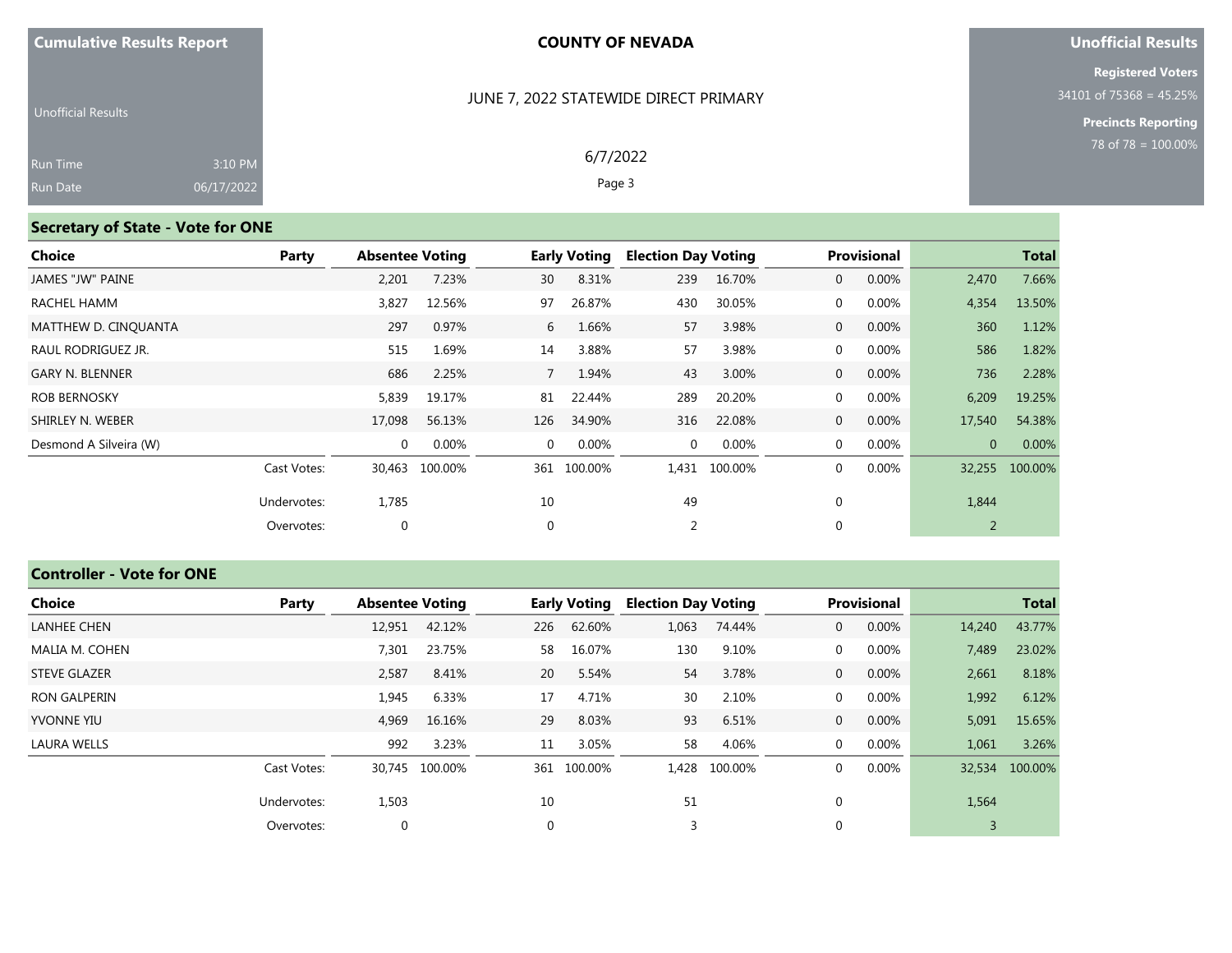#### JUNE 7, 2022 STATEWIDE DIRECT PRIMARY

6/7/2022 Page 4

### **Unofficial Results**

**Registered Voters** 34101 of 75368 = 45.25%

**Precincts Reporting**

| <b>Unofficial Results</b> |            |
|---------------------------|------------|
|                           |            |
| <b>Run Time</b>           | $3:10$ PM  |
| <b>Run Date</b>           | 06/17/2022 |

# **Treasurer - Vote for ONE**

| Choice           | Party       | <b>Absentee Voting</b> |                |     | <b>Early Voting</b> | <b>Election Day Voting</b> |               |              | <b>Provisional</b> |        | <b>Total</b>   |
|------------------|-------------|------------------------|----------------|-----|---------------------|----------------------------|---------------|--------------|--------------------|--------|----------------|
| JACK M. GUERRERO |             | 8,319                  | 27.20%         | 151 | 42.30%              | 743                        | 52.43%        | $\mathbf{0}$ | 0.00%              | 9,213  | 28.48%         |
| MEGHANN ADAMS    |             | 655                    | 2.14%          | 11  | 3.08%               | 35                         | 2.47%         | $\Omega$     | $0.00\%$           | 701    | 2.17%          |
| ANDREW DO        |             | 4,834                  | 15.81%         | 75  | 21.01%              | 326                        | 23.01%        | $\mathbf{0}$ | 0.00%              | 5.235  | 16.18%         |
| FIONA MA         |             | 16.772                 | 54.85%         | 120 | 33.61%              | 313                        | 22.09%        | $\Omega$     | $0.00\%$           | 17,205 | 53.18%         |
|                  | Cast Votes: |                        | 30,580 100.00% | 357 | 100.00%             |                            | 1,417 100.00% | $\Omega$     | 0.00%              |        | 32,354 100.00% |
|                  | Undervotes: | 1,668                  |                | 14  |                     | 64                         |               |              |                    | 1,746  |                |
|                  | Overvotes:  | 0                      |                | 0   |                     |                            |               |              |                    |        |                |

# **Attorney General - Vote for ONE**

| Choice              | Party       | <b>Absentee Voting</b> |                |                | <b>Early Voting</b> | <b>Election Day Voting</b> |               |                | Provisional |        | <b>Total</b>   |
|---------------------|-------------|------------------------|----------------|----------------|---------------------|----------------------------|---------------|----------------|-------------|--------|----------------|
| ANNE MARIE SCHUBERT |             | 3,383                  | 10.89%         | 49             | 13.35%              | 146                        | 10.19%        | $\mathbf{0}$   | 0.00%       | 3,578  | 10.89%         |
| NATHAN HOCHMAN      |             | 5,984                  | 19.27%         | 83             | 22.62%              | 378                        | 26.38%        | $\mathbf 0$    | 0.00%       | 6,445  | 19.62%         |
| DAN KAPELOVITZ      |             | 688                    | 2.22%          | 5 <sup>7</sup> | 1.36%               | 50                         | 3.49%         | $\mathbf{0}$   | 0.00%       | 743    | 2.26%          |
| <b>ROB BONTA</b>    |             | 15,473                 | 49.83%         | 116            | 31.61%              | 261                        | 18.21%        | 0              | 0.00%       | 15,850 | 48.25%         |
| <b>ERIC EARLY</b>   |             | 5,524                  | 17.79%         | 114            | 31.06%              | 598                        | 41.73%        | $\overline{0}$ | 0.00%       | 6,236  | 18.98%         |
|                     | Cast Votes: |                        | 31.052 100.00% | 367            | 100.00%             |                            | 1,433 100.00% | $\mathbf{0}$   | 0.00%       |        | 32,852 100.00% |
|                     | Undervotes: | 1,196                  |                | 4              |                     | 46                         |               | $\mathbf{0}$   |             | 1,246  |                |
|                     | Overvotes:  |                        |                | $\Omega$       |                     |                            |               | 0              |             | 3      |                |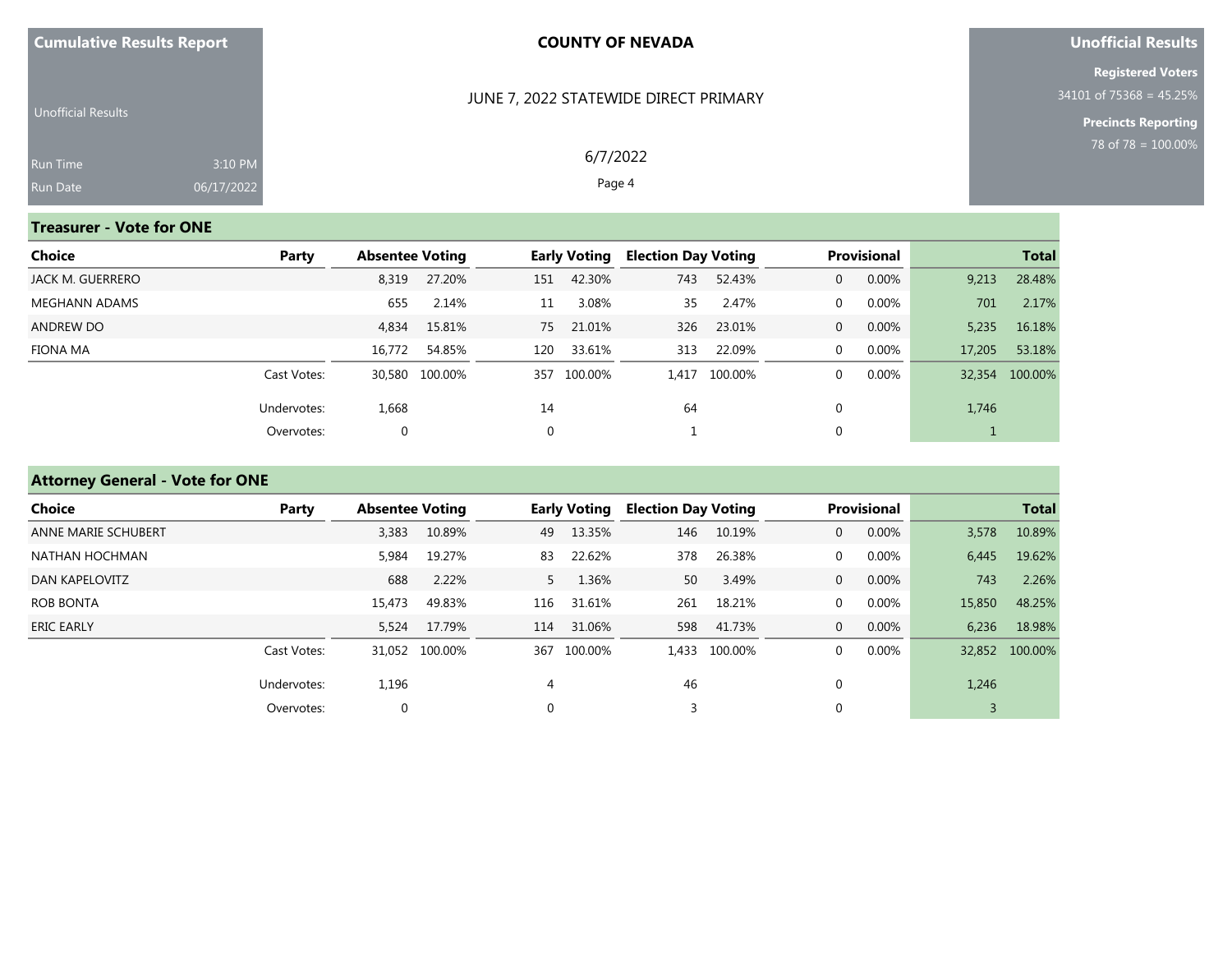#### JUNE 7, 2022 STATEWIDE DIRECT PRIMARY

### **Unofficial Results**

**Registered Voters** 34101 of 75368 = 45.25%

> **Precincts Reporting** 78 of 78 = 100.00%

| <b>Unofficial Results</b> |            |  |
|---------------------------|------------|--|
| <b>Run Time</b>           | 3:10 PM    |  |
| <b>Run Date</b>           | 06/17/2022 |  |

# 6/7/2022

Page 5

#### **Insurance Commissioner - Vote for ONE**

| <b>Choice</b>              | <b>Party</b> | <b>Absentee Voting</b> |         |             | <b>Early Voting</b> | <b>Election Day Voting</b> |         |                | Provisional |             | <b>Total</b> |
|----------------------------|--------------|------------------------|---------|-------------|---------------------|----------------------------|---------|----------------|-------------|-------------|--------------|
| <b>NATHALIE HRIZI</b>      |              | 534                    | 1.77%   | 10          | 2.80%               | 24                         | 1.71%   | 0              | 0.00%       | 568         | 1.78%        |
| <b>ROBERT HOWELL</b>       |              | 6,003                  | 19.93%  | 114         | 31.93%              | 517                        | 36.82%  | $\mathbf{0}$   | 0.00%       | 6,634       | 20.81%       |
| <b>GREG CONLON</b>         |              | 5,346                  | 17.75%  | 91          | 25.49%              | 400                        | 28.49%  | $\mathbf 0$    | 0.00%       | 5,837       | 18.31%       |
| <b>VERONIKA FIMBRES</b>    |              | 593                    | 1.97%   | 6           | 1.68%               | 36                         | 2.56%   | $\mathbf{0}$   | 0.00%       | 635         | 1.99%        |
| <b>RICARDO LARA</b>        |              | 10,304                 | 34.22%  | 77          | 21.57%              | 175                        | 12.46%  | $\mathbf 0$    | $0.00\%$    | 10,556      | 33.12%       |
| <b>MARC LEVINE</b>         |              | 5,034                  | 16.72%  | 32          | 8.96%               | 89                         | 6.34%   | $\overline{0}$ | $0.00\%$    | 5,155       | 16.17%       |
| <b>VINSON EUGENE ALLEN</b> |              | 1,496                  | 4.97%   | 11          | 3.08%               | 64                         | 4.56%   | $\mathbf 0$    | 0.00%       | 1,571       | 4.93%        |
| JASPER "JAY" JACKSON       |              | 306                    | 1.02%   | 3           | 0.84%               | 5                          | 0.36%   | $\mathbf{0}$   | 0.00%       | 314         | 0.99%        |
| ROBERT J. MOLNAR           |              | 499                    | 1.66%   | 13          | 3.64%               | 94                         | 6.70%   | $\mathbf{0}$   | 0.00%       | 606         | 1.90%        |
|                            | Cast Votes:  | 30,115                 | 100.00% | 357         | 100.00%             | 1,404                      | 100.00% | $\mathbf 0$    | 0.00%       | 31,876      | 100.00%      |
|                            | Undervotes:  | 2,133                  |         | 14          |                     | 77                         |         | 0              |             | 2,224       |              |
|                            | Overvotes:   | 0                      |         | $\mathbf 0$ |                     |                            |         | 0              |             | $\mathbf 1$ |              |

## **Board of Equalization Member District 1 - Vote for ONE**

| <b>Choice</b>        | Party       | <b>Absentee Voting</b> |         |     | <b>Early Voting</b> | <b>Election Day Voting</b> |               |              | <b>Provisional</b> |        | <b>Total</b>   |
|----------------------|-------------|------------------------|---------|-----|---------------------|----------------------------|---------------|--------------|--------------------|--------|----------------|
| NADER SHAHATIT       |             | 3.414                  | 11.53%  | 34  | 9.47%               | 76                         | 5.46%         | $\Omega$     | 0.00%              | 3,524  | 11.24%         |
| <b>TED GAINES</b>    |             | 13,773                 | 46.51%  | 235 | 65.46%              | 1,080                      | 77.59%        | $\Omega$     | 0.00%              | 15,088 | 48.11%         |
| JOSE S. ALTAMIRANO   |             | 6,041                  | 20.40%  | 40  | 11.14%              | 112                        | 8.05%         | $\Omega$     | 0.00%              | 6,193  | 19.75%         |
| <b>BRADEN MURPHY</b> |             | 6,385                  | 21.56%  | 50  | 13.93%              | 124                        | 8.91%         | $\mathbf{0}$ | $0.00\%$           | 6,559  | 20.91%         |
|                      | Cast Votes: | 29,613                 | 100.00% |     | 359 100.00%         |                            | 1,392 100.00% | $\Omega$     | 0.00%              |        | 31,364 100.00% |
|                      | Undervotes: | 2,635                  |         | 12  |                     | 88                         |               | $\Omega$     |                    | 2,735  |                |
|                      | Overvotes:  | $\mathbf 0$            |         |     |                     | 2                          |               | 0            |                    |        |                |

| United States Senator (Full Term) - Vote for ONE |       |                        |       |                                         |           |  |            |             |       |       |       |
|--------------------------------------------------|-------|------------------------|-------|-----------------------------------------|-----------|--|------------|-------------|-------|-------|-------|
| Choice                                           | Party | <b>Absentee Voting</b> |       | <b>Early Voting Election Day Voting</b> |           |  |            | Provisional |       | Total |       |
| <b>CHUCK SMITH</b>                               |       | 2.359                  | 7.63% |                                         | 37 10.39% |  | 208 14.75% |             | 0.00% | 2.604 | 7.97% |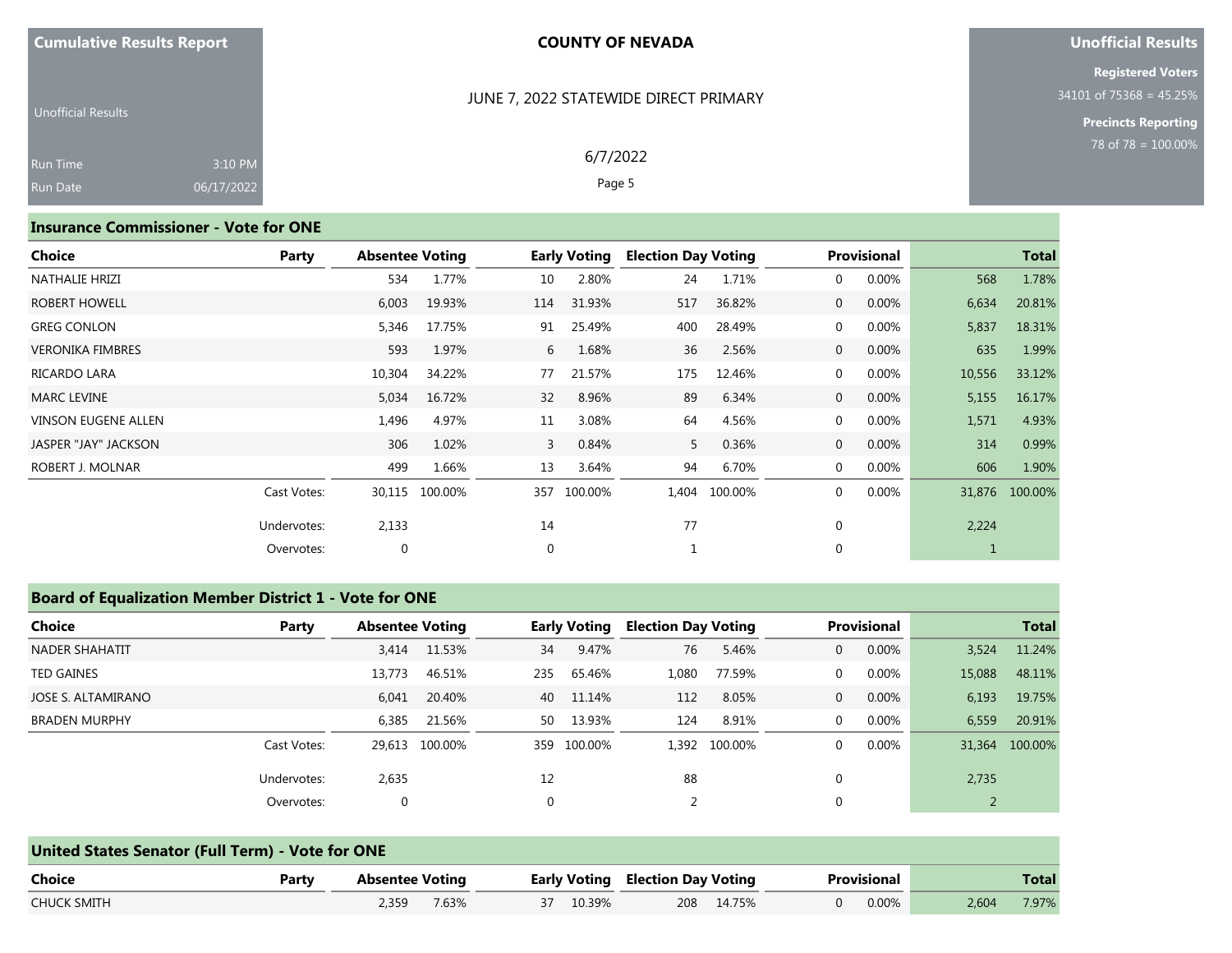#### **Unofficial Results**

**Registered Voters** 34101 of 75368 = 45.25%

> **Precincts Reporting** 78 of 78 = 100.00%

Unofficial Results Run Time Run Date 3:10 PM 06/17/2022

## JUNE 7, 2022 STATEWIDE DIRECT PRIMARY

6/7/2022 Page 6

| <b>United States Senator (Full Term) - Vote for ONE</b> |             |                        |         |                |                     |                            |         |                         |                |              |  |
|---------------------------------------------------------|-------------|------------------------|---------|----------------|---------------------|----------------------------|---------|-------------------------|----------------|--------------|--|
| Choice                                                  | Party       | <b>Absentee Voting</b> |         |                | <b>Early Voting</b> | <b>Election Day Voting</b> |         | <b>Provisional</b>      |                | <b>Total</b> |  |
| JOHN THOMPSON PARKER                                    |             | 301                    | 0.97%   | 3              | 0.84%               | 9                          | 0.64%   | 0.00%<br>$\mathbf 0$    | 313            | 0.96%        |  |
| ALEX PADILLA                                            |             | 16,044                 | 51.92%  | 115            | 32.30%              | 281                        | 19.93%  | $\overline{0}$<br>0.00% | 16,440         | 50.33%       |  |
| <b>ENRIQUE PETRIS</b>                                   |             | 70                     | 0.23%   | 2              | 0.56%               | 5                          | 0.35%   | 0.00%<br>$\mathbf 0$    | 77             | 0.24%        |  |
| OBAIDUL HUO PIRJADA                                     |             | 73                     | 0.24%   | $\mathbf{0}$   | 0.00%               | 6                          | 0.43%   | $\mathbf 0$<br>0.00%    | 79             | 0.24%        |  |
| DOUGLAS HOWARD PIERCE                                   |             | 463                    | 1.50%   | 8              | 2.25%               | 16                         | 1.13%   | 0.00%<br>$\mathbf{0}$   | 487            | 1.49%        |  |
| <b>MYRON L. HALL</b>                                    |             | 236                    | 0.76%   | 3              | 0.84%               | 13                         | 0.92%   | $\mathbf 0$<br>0.00%    | 252            | 0.77%        |  |
| <b>TIMOTHY J URSICH</b>                                 |             | 154                    | 0.50%   | 2              | 0.56%               | $\mathbf{1}$               | 0.07%   | 0<br>0.00%              | 157            | 0.48%        |  |
| <b>JAMES "HENK" CONN</b>                                |             | 219                    | 0.71%   | 3              | 0.84%               | 9                          | 0.64%   | 0.00%<br>$\mathbf 0$    | 231            | 0.71%        |  |
| DON J. GRUNDMANN                                        |             | 61                     | 0.20%   | $\mathbf{1}$   | 0.28%               | $\overline{7}$             | 0.50%   | $\mathbf{0}$<br>0.00%   | 69             | 0.21%        |  |
| <b>ELEANOR GARCIA</b>                                   |             | 124                    | 0.40%   | $\mathbf{1}$   | 0.28%               | 7                          | 0.50%   | 0.00%<br>$\mathbf 0$    | 132            | 0.40%        |  |
| ROBERT GEORGE LUCERO, JR                                |             | 112                    | 0.36%   | 4              | 1.12%               | 11                         | 0.78%   | $0.00\%$<br>0           | 127            | 0.39%        |  |
| SARAH SUN LIEW                                          |             | 177                    | 0.57%   | 2              | 0.56%               | 12                         | 0.85%   | 0.00%<br>$\mathbf 0$    | 191            | 0.58%        |  |
| <b>DAPHNE BRADFORD</b>                                  |             | 102                    | 0.33%   | 2              | 0.56%               | $\mathbf 0$                | 0.00%   | 0.00%<br>$\mathbf{0}$   | 104            | 0.32%        |  |
| JAMES P. BRADLEY                                        |             | 718                    | 2.32%   | 11             | 3.09%               | 49                         | 3.48%   | 0.00%<br>$\mathbf 0$    | 778            | 2.38%        |  |
| AKINYEMI AGBEDE                                         |             | 140                    | 0.45%   | $\overline{3}$ | 0.84%               | 7                          | 0.50%   | 0<br>0.00%              | 150            | 0.46%        |  |
| <b>JON ELIST</b>                                        |             | 1,701                  | 5.50%   | 24             | 6.74%               | 120                        | 8.51%   | $\mathbf 0$<br>0.00%    | 1,845          | 5.65%        |  |
| PAMELA ELIZONDO                                         |             | 97                     | 0.31%   | $\mathbf{0}$   | 0.00%               | 12                         | 0.85%   | 0.00%<br>0              | 109            | 0.33%        |  |
| DAN O'DOWD                                              |             | 101                    | 0.33%   | $\mathbf 0$    | 0.00%               | 5                          | 0.35%   | $\mathbf 0$<br>0.00%    | 106            | 0.32%        |  |
| <b>CORDIE WILLIAMS</b>                                  |             | 1,216                  | 3.94%   | 14             | 3.93%               | 144                        | 10.21%  | 0.00%<br>$\mathbf{0}$   | 1,374          | 4.21%        |  |
| DEON D. JENKINS                                         |             | 13                     | 0.04%   | $\mathbf{0}$   | 0.00%               | $\mathbf{0}$               | 0.00%   | 0.00%<br>$\overline{0}$ | 13             | 0.04%        |  |
| CARLOS GUILLERMO TAPIA                                  |             | 29                     | 0.09%   | $\mathbf 0$    | 0.00%               | 3                          | 0.21%   | $\mathbf{0}$<br>0.00%   | 32             | 0.10%        |  |
| <b>MARK P. MEUSER</b>                                   |             | 6,390                  | 20.68%  | 121            | 33.99%              | 485                        | 34.40%  | $\mathbf{0}$<br>0.00%   | 6,996          | 21.42%       |  |
| Irene Ratliff (W)                                       |             | $\mathbf 0$            | 0.00%   | $\mathbf{0}$   | 0.00%               | $\mathbf{0}$               | 0.00%   | 0.00%<br>$\mathbf{0}$   | $\overline{0}$ | 0.00%        |  |
| Lijun (Lily) Zhou (W)                                   |             | $\mathbf{0}$           | 0.00%   | $\mathbf{0}$   | 0.00%               | $\mathbf 0$                | 0.00%   | $\mathbf 0$<br>0.00%    | $\mathbf{0}$   | 0.00%        |  |
| Marc Alexander Roth (W)                                 |             | $\mathbf{0}$           | 0.00%   | $\mathbf 0$    | 0.00%               | $\mathbf 0$                | 0.00%   | 0<br>0.00%              | $\mathbf{0}$   | 0.00%        |  |
| Mark A. Ruzon (W)                                       |             | $\Omega$               | 0.00%   | $\Omega$       | 0.00%               | $\mathbf{0}$               | 0.00%   | 0.00%<br>$\mathbf{0}$   | $\overline{0}$ | 0.00%        |  |
|                                                         | Cast Votes: | 30,900                 | 100.00% | 356            | 100.00%             | 1,410                      | 100.00% | $\mathbf{0}$<br>0.00%   | 32,666         | 100.00%      |  |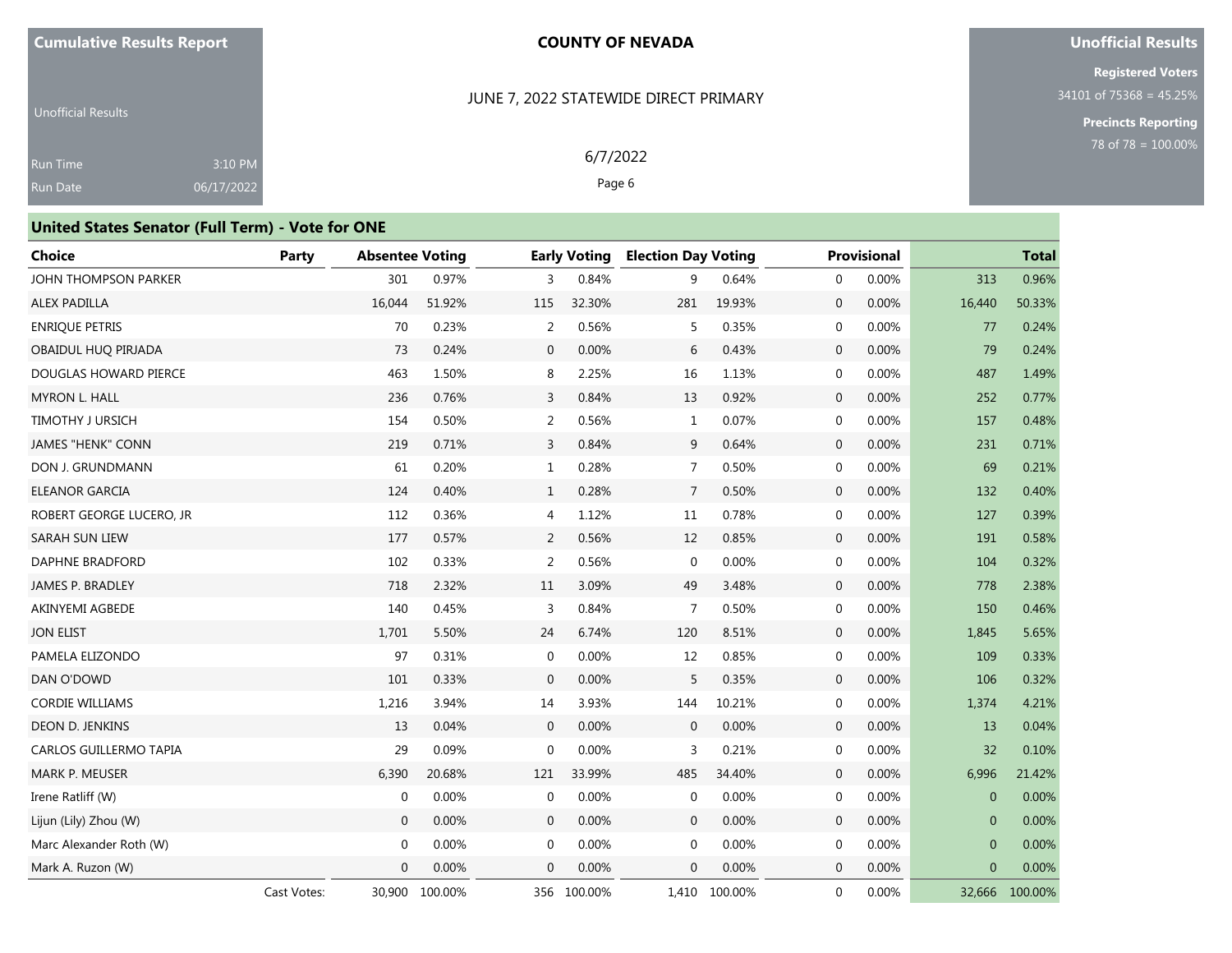| <b>Cumulative Results Report</b> |                       |                                    |                                       |   | <b>Unofficial Results</b>                             |                            |             |  |
|----------------------------------|-----------------------|------------------------------------|---------------------------------------|---|-------------------------------------------------------|----------------------------|-------------|--|
| <b>Unofficial Results</b>        |                       |                                    | JUNE 7, 2022 STATEWIDE DIRECT PRIMARY |   | <b>Registered Voters</b><br>$34101$ of 75368 = 45.25% |                            |             |  |
| Run Time<br>Run Date             | 3:10 PM<br>06/17/2022 |                                    |                                       |   | <b>Precincts Reporting</b><br>78 of 78 = $100.00\%$   |                            |             |  |
|                                  |                       | Undervotes:<br>1,344<br>Overvotes: |                                       | q | 33<br>39                                              | $\mathbf 0$<br>$\mathbf 0$ | 1,382<br>49 |  |

# **United States Senator (Partial/Unexpired Term) - Vote for ONE**

| <b>Choice</b>            | Party       | <b>Absentee Voting</b> |         |              | <b>Early Voting</b> | <b>Election Day Voting</b> |         | Provisional  |       |                | <b>Total</b> |
|--------------------------|-------------|------------------------|---------|--------------|---------------------|----------------------------|---------|--------------|-------|----------------|--------------|
| <b>ALEX PADILLA</b>      |             | 15,967                 | 51.78%  | 111          | 31.09%              | 292                        | 20.67%  | $\mathbf{0}$ | 0.00% | 16,370         | 50.20%       |
| <b>MYRON L. HALL</b>     |             | 782                    | 2.54%   | 9            | 2.52%               | 67                         | 4.74%   | $\mathbf 0$  | 0.00% | 858            | 2.63%        |
| TIMOTHY URSICH JR.       |             | 1,061                  | 3.44%   | 12           | 3.36%               | 25                         | 1.77%   | $\mathbf 0$  | 0.00% | 1,098          | 3.37%        |
| DAPHNE BRADFORD          |             | 446                    | 1.45%   | 7            | 1.96%               | 20                         | 1.42%   | $\mathbf 0$  | 0.00% | 473            | 1.45%        |
| JAMES P. BRADLEY         |             | 1,574                  | 5.10%   | 25           | 7.00%               | 128                        | 9.06%   | $\mathbf{0}$ | 0.00% | 1,727          | 5.30%        |
| <b>JON ELIST</b>         |             | 2,210                  | 7.17%   | 35           | 9.80%               | 139                        | 9.84%   | $\mathbf{0}$ | 0.00% | 2,384          | 7.31%        |
| DAN O'DOWD               |             | 343                    | 1.11%   | 5            | 1.40%               | 8                          | 0.57%   | $\mathbf{0}$ | 0.00% | 356            | 1.09%        |
| <b>MARK P. MEUSER</b>    |             | 8,453                  | 27.41%  | 153          | 42.86%              | 734                        | 51.95%  | $\mathbf 0$  | 0.00% | 9,340          | 28.64%       |
| Irene Ratliff (W)        |             | $\mathbf 0$            | 0.00%   | $\mathbf{0}$ | 0.00%               | 0                          | 0.00%   | $\mathbf{0}$ | 0.00% | $\mathbf{0}$   | 0.00%        |
| John Thompson Parker (W) |             | $\mathbf{0}$           | 0.00%   | $\mathbf{0}$ | 0.00%               | $\overline{0}$             | 0.00%   | $\mathbf 0$  | 0.00% | $\overline{0}$ | $0.00\%$     |
| John Tompson Parker (W)  |             |                        | 0.00%   | $\mathbf{0}$ | 0.00%               | $\mathbf{0}$               | 0.00%   | $\mathbf{0}$ | 0.00% | $\mathbf{1}$   | 0.00%        |
|                          | Cast Votes: | 30,837                 | 100.00% | 357          | 100.00%             | 1,413                      | 100.00% | $\mathbf 0$  | 0.00% | 32,607         | 100.00%      |
|                          | Undervotes: | 1,408                  |         | 13           |                     | 68                         |         | 0            |       | 1,489          |              |
|                          | Overvotes:  | 0                      |         | $\mathbf 0$  |                     |                            |         | $\mathbf{0}$ |       |                |              |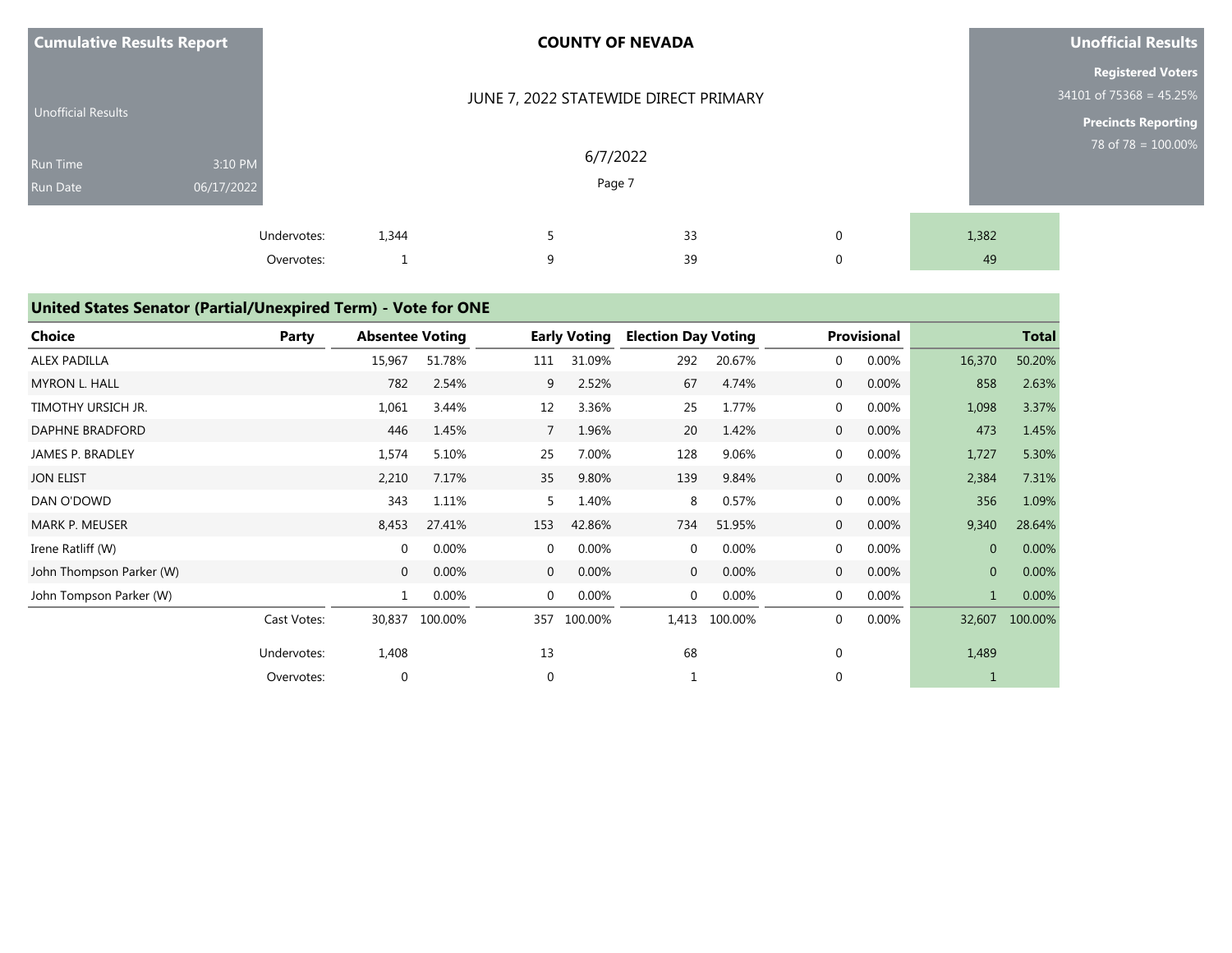| <b>Cumulative Results Report</b> |  |  |
|----------------------------------|--|--|
|                                  |  |  |

### **Unofficial Results**

**Registered Voters** 34101 of 75368 = 45.25%

> **Precincts Reporting** 78 of 78 = 100.00%

| <b>Unofficial Results</b> |            |
|---------------------------|------------|
| <b>Run Time</b>           | $3:10$ PM  |
| <b>Run Date</b>           | 06/17/2022 |

6/7/2022

JUNE 7, 2022 STATEWIDE DIRECT PRIMARY

Page 8

# **House of Representatives of the United States District 3 - Vote for ONE**

| Choice              | Party       | <b>Absentee Voting</b> |                |     | <b>Early Voting</b> | <b>Election Day Voting</b> |               |              | <b>Provisional</b> |                | <b>Total</b>   |
|---------------------|-------------|------------------------|----------------|-----|---------------------|----------------------------|---------------|--------------|--------------------|----------------|----------------|
| DAVID PETERSON      |             | 2,063                  | 6.61%          | 19  | 5.15%               | 58                         | 4.02%         | $\mathbf{0}$ | 0.00%              | 2,140          | 6.48%          |
| <b>KEVIN KILEY</b>  |             | 9,515                  | 30.49%         | 177 | 47.97%              | 785                        | 54.36%        | $\Omega$     | 0.00%              | 10,477         | 31.73%         |
| SCOTT JONES         |             | 4.334                  | 13.89%         | 56  | 15.18%              | 323                        | 22.37%        | $\Omega$     | 0.00%              | 4.713          | 14.27%         |
| <b>KERMIT JONES</b> |             | 15,294                 | 49.01%         | 117 | 31.71%              | 278                        | 19.25%        | $\Omega$     | $0.00\%$           | 15,689         | 47.52%         |
|                     | Cast Votes: |                        | 31.206 100.00% |     | 369 100.00%         |                            | 1,444 100.00% | $\Omega$     | 0.00%              |                | 33,019 100.00% |
|                     | Undervotes: | 1,039                  |                |     |                     | 38                         |               |              |                    | 1,078          |                |
|                     | Overvotes:  | 0                      |                | 0   |                     | 0                          |               |              |                    | $\overline{0}$ |                |

# **State Senate District 4 - Vote for ONE**

| Choice                    | Party       | <b>Absentee Voting</b> |         |                | <b>Early Voting</b> | <b>Election Day Voting</b> |         |                | Provisional |                | <b>Total</b> |
|---------------------------|-------------|------------------------|---------|----------------|---------------------|----------------------------|---------|----------------|-------------|----------------|--------------|
| <b>JEFF MCKAY</b>         |             | 371                    | 9.89%   | 10             | 21.28%              | 43                         | 22.51%  | $\mathbf{0}$   | 0.00%       | 424            | 10.63%       |
| <b>STEVEN C BAILEY</b>    |             | 256                    | 6.83%   | 10             | 21.28%              | 37                         | 19.37%  | $\mathbf{0}$   | 0.00%       | 303            | 7.60%        |
| <b>JOLENE REHANA DALY</b> |             | 47                     | 1.25%   | $\overline{0}$ | 0.00%               | 9                          | 4.71%   | $\mathbf 0$    | 0.00%       | 56             | 1.40%        |
| <b>MICHAEL GORDON</b>     |             | 31                     | 0.83%   | $\mathbf{0}$   | 0.00%               | 4                          | 2.09%   | $\mathbf{0}$   | $0.00\%$    | 35             | 0.88%        |
| <b>JACK GRIFFITH</b>      |             | 72                     | 1.92%   | 2              | 4.26%               | 8                          | 4.19%   | $\overline{0}$ | 0.00%       | 82             | 2.06%        |
| MARIE ALVARADO-GIL        |             | 1,133                  | 30.21%  | 14             | 29.79%              | 37                         | 19.37%  | $\mathbf{0}$   | 0.00%       | 1,184          | 29.69%       |
| <b>TIM ROBERTSON</b>      |             | 1,599                  | 42.64%  | 8              | 17.02%              | 32                         | 16.75%  | $\overline{0}$ | 0.00%       | 1,639          | 41.10%       |
| <b>GEORGE RADANOVICH</b>  |             | 241                    | 6.43%   | 3              | 6.38%               | 21                         | 10.99%  | $\mathbf{0}$   | 0.00%       | 265            | 6.64%        |
|                           | Cast Votes: | 3,750                  | 100.00% | 47             | 100.00%             | 191                        | 100.00% | $\mathbf 0$    | 0.00%       | 3,988          | 100.00%      |
|                           | Undervotes: | 381                    |         |                |                     | 11                         |         | $\mathbf{0}$   |             | 393            |              |
|                           | Overvotes:  | $\mathbf 0$            |         | $\mathbf 0$    |                     | $\mathbf{0}$               |         | $\mathbf{0}$   |             | $\overline{0}$ |              |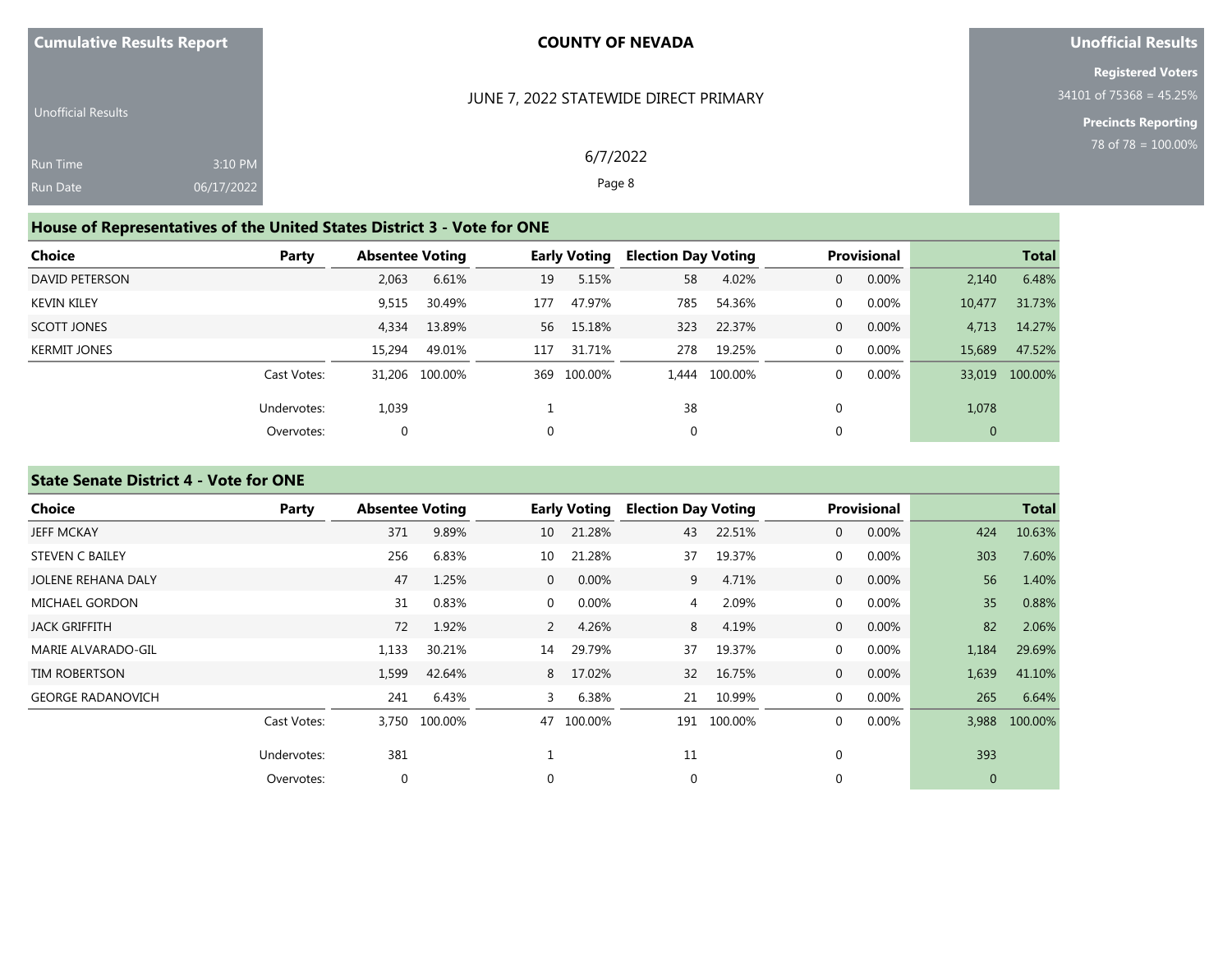| <b>Cumulative Results Report</b> |  |  |  |  |
|----------------------------------|--|--|--|--|
|----------------------------------|--|--|--|--|

#### JUNE 7, 2022 STATEWIDE DIRECT PRIMARY

6/7/2022 Page 9

## **Unofficial Results**

**Registered Voters** 34101 of 75368 = 45.25%

> **Precincts Reporting** 78 of 78 = 100.00%

| <b>Unofficial Results</b> |            |  |
|---------------------------|------------|--|
| <b>Run Time</b>           | $3:10$ PM  |  |
| <b>Run Date</b>           | 06/17/2022 |  |

# **State Assembly Member District 1 - Vote for ONE**

| Choice                      | Party       | <b>Absentee Voting</b> |                |     | <b>Early Voting</b> | <b>Election Day Voting</b> |               |              | <b>Provisional</b> |        | <b>Total</b> |
|-----------------------------|-------------|------------------------|----------------|-----|---------------------|----------------------------|---------------|--------------|--------------------|--------|--------------|
| <b>JOSHUA BROWN</b>         |             | 587                    | 1.92%          | 8   | 2.20%               | 31                         | 2.15%         | $\mathbf{0}$ | 0.00%              | 626    | 1.93%        |
| <b>BELLE STARR SANDWITH</b> |             | 14,840                 | 48.44%         | 116 | 31.96%              | 280                        | 19.46%        | 0            | 0.00%              | 15,236 | 46.97%       |
| <b>MEGAN DAHLE</b>          |             | 11,515                 | 37.59%         | 162 | 44.63%              | 815                        | 56.64%        | $\mathbf{0}$ | 0.00%              | 12,492 | 38.51%       |
| <b>KELLY TANNER</b>         |             | 3,693                  | 12.05%         | 77  | 21.21%              | 313                        | 21.75%        | $\Omega$     | $0.00\%$           | 4,083  | 12.59%       |
|                             | Cast Votes: |                        | 30,635 100.00% |     | 363 100.00%         |                            | 1,439 100.00% | 0            | 0.00%              | 32,437 | 100.00%      |
|                             | Undervotes: | 1,610                  |                |     |                     | 42                         |               | 0            |                    | 1,659  |              |
|                             | Overvotes:  | $\mathbf{0}$           |                |     |                     |                            |               | 0            |                    |        |              |

## **Superintendent of Public Instruction - Vote for ONE**

| Choice                     | Party       | <b>Absentee Voting</b> |                |     | Early Voting | <b>Election Day Voting</b> |         |                | <b>Provisional</b> |        | <b>Total</b> |
|----------------------------|-------------|------------------------|----------------|-----|--------------|----------------------------|---------|----------------|--------------------|--------|--------------|
| LANCE RAY CHRISTENSEN      |             | 5,145                  | 18.65%         | 101 | 30.42%       | 420                        | 33.73%  | $\Omega$       | 0.00%              | 5,666  | 19.43%       |
| <b>JOSEPH GUY CAMPBELL</b> |             | 1,235                  | 4.48%          | 13  | 3.92%        | 90                         | 7.23%   | 0              | 0.00%              | 1,338  | 4.59%        |
| <b>JIM GIBSON</b>          |             | 1,485                  | 5.38%          | 29  | 8.73%        | 217                        | 17.43%  | $\mathbf{0}$   | 0.00%              | 1,731  | 5.94%        |
| AINYE E. LONG              |             | 2,560                  | 9.28%          | 29  | 8.73%        | 103                        | 8.27%   | 0              | 0.00%              | 2,692  | 9.23%        |
| <b>MARCO AMARAL</b>        |             | 2,007                  | 7.28%          | 21  | 6.33%        | 74                         | 5.94%   | $\overline{0}$ | 0.00%              | 2,102  | 7.21%        |
| <b>GEORGE YANG</b>         |             | 2,126                  | 7.71%          | 45  | 13.55%       | 134                        | 10.76%  | 0              | 0.00%              | 2,305  | 7.90%        |
| TONY K. THURMOND           |             | 13,028                 | 47.23%         | 94  | 28.31%       | 207                        | 16.63%  | $\mathbf{0}$   | 0.00%              | 13,329 | 45.71%       |
|                            | Cast Votes: |                        | 27,586 100.00% |     | 332 100.00%  | 1.245                      | 100.00% | $\Omega$       | 0.00%              | 29,163 | 100.00%      |
|                            | Undervotes: | 4,659                  |                | 37  |              | 236                        |         | 0              |                    | 4,932  |              |
|                            | Overvotes:  | $\mathbf 0$            |                |     |              |                            |         |                |                    |        |              |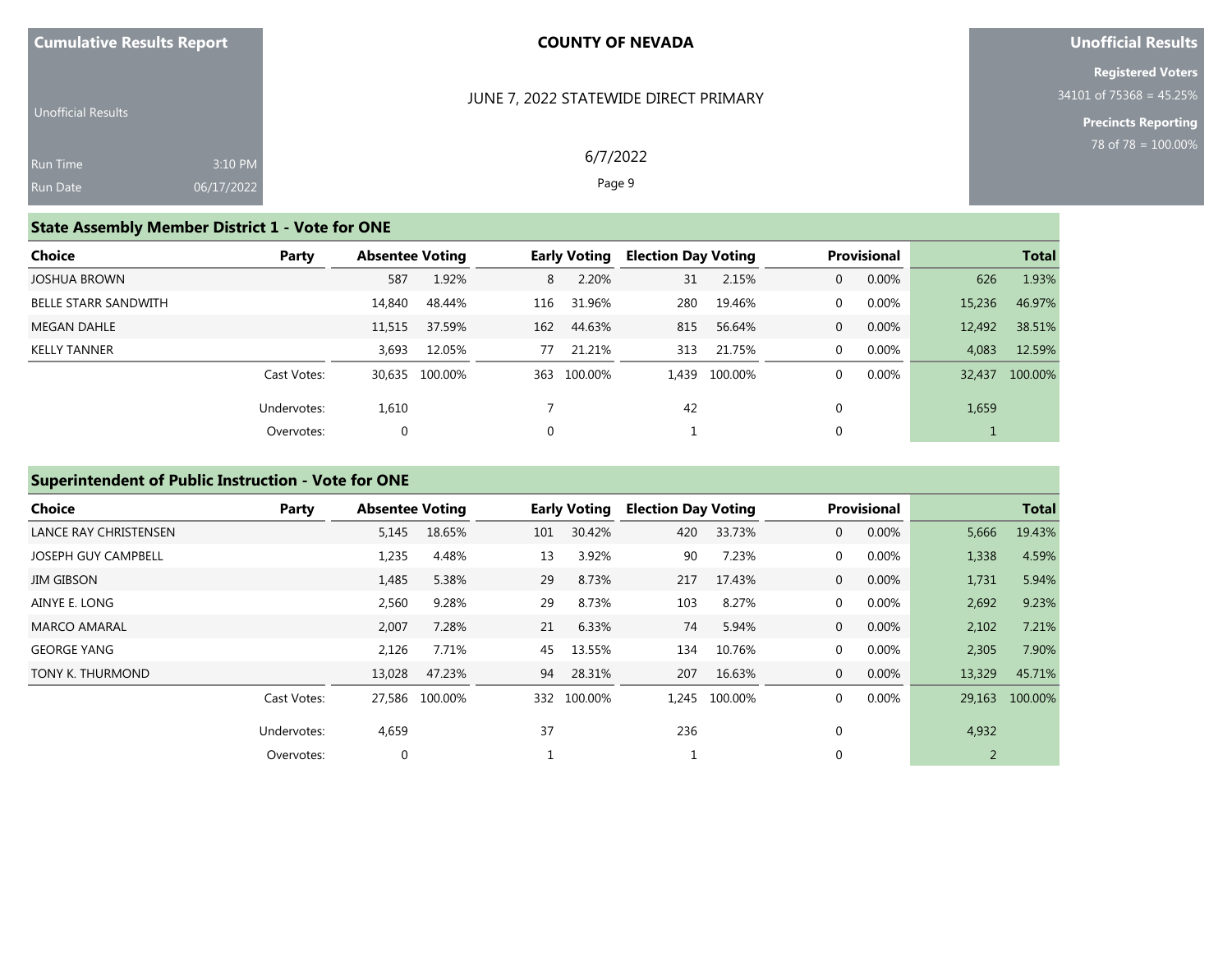| <b>Cumulative Results Report</b>   |                       | <b>COUNTY OF NEVADA</b>               | Unofficial Results                                                                  |
|------------------------------------|-----------------------|---------------------------------------|-------------------------------------------------------------------------------------|
| <b>Unofficial Results</b>          |                       | JUNE 7, 2022 STATEWIDE DIRECT PRIMARY | <b>Registered Voters</b><br>$34101$ of 75368 = 45.25%<br><b>Precincts Reporting</b> |
| <b>Run Time</b><br><b>Run Date</b> | 3:10 PM<br>06/17/2022 | 6/7/2022<br>Page 10                   | 78 of 78 = 100.00%                                                                  |

## **Nevada County Superintendent of Schools - Vote for ONE**

| <b>Choice</b>    | Party       | <b>Absentee Voting</b> | <b>Early Voting</b> | <b>Election Day Voting</b> | <b>Provisional</b> | <b>Total</b>   |
|------------------|-------------|------------------------|---------------------|----------------------------|--------------------|----------------|
| <b>SCOTT LAY</b> |             | 19,652 100.00%         | 210 100.00%         | 702 100.00%                | 0.00%              | 20,564 100.00% |
|                  | Cast Votes: | 19,652 100.00%         | 210 100.00%         | 702 100.00%                | 0.00%              | 20,564 100.00% |
|                  | Undervotes: | 8.446                  | 112                 | 576                        |                    | 9,134          |
|                  | Overvotes:  |                        |                     |                            |                    | $\Omega$       |

## **Placer County Superintendent of Schools - Vote for ONE**

| Choice                        | Party       | <b>Absentee Voting</b> | <b>Early Voting</b> | <b>Election Day Voting</b> | Provisional | <b>Total</b>   |
|-------------------------------|-------------|------------------------|---------------------|----------------------------|-------------|----------------|
| <b>GAYLE GARBOLINO-MOJICA</b> |             | 2,343 100.00%          | 23 100.00%          | 113 100.00%                | $0.00\%$    | 2,479 100.00%  |
|                               | Cast Votes: | 100.00%<br>2.343       | 23 100.00%          | 113 100.00%                | 0.00%       | 2,479 100.00%  |
|                               | Undervotes: | 1,804                  | 25                  | 91                         |             | 1,920          |
|                               | Overvotes:  |                        |                     |                            |             | $\overline{0}$ |

## **County Supervisor District 3 - Vote for ONE**

| Choice                   | Party       | <b>Absentee Voting</b> |               |    | Early Voting | <b>Election Day Voting</b> |         |                | <b>Provisional</b> |       | <b>Total</b>  |
|--------------------------|-------------|------------------------|---------------|----|--------------|----------------------------|---------|----------------|--------------------|-------|---------------|
| PATTI INGRAM SPENCER     |             | 1,486                  | 31.06%        | 26 | 38.24%       | 83                         | 33.07%  | $\Omega$       | $0.00\%$           | 1,595 | 31.25%        |
| LISA SWARTHOUT           |             | 2.344                  | 48.99%        | 21 | 30.88%       | 68                         | 27.09%  | $\overline{0}$ | $0.00\%$           | 2.433 | 47.67%        |
| <b>VALENTINA MASTERZ</b> |             | 955                    | 19.96%        | 21 | 30.88%       | 100                        | 39.84%  | $\Omega$       | $0.00\%$           | 1.076 | 21.08%        |
|                          | Cast Votes: |                        | 4.785 100.00% |    | 68 100.00%   | 251                        | 100.00% | $\Omega$       | 0.00%              |       | 5,104 100.00% |
|                          | Undervotes: | 462                    |               | 4  |              | 15                         |         | 0              |                    | 481   |               |
|                          | Overvotes:  | 0                      |               |    |              | 0                          |         | 0              |                    | 0     |               |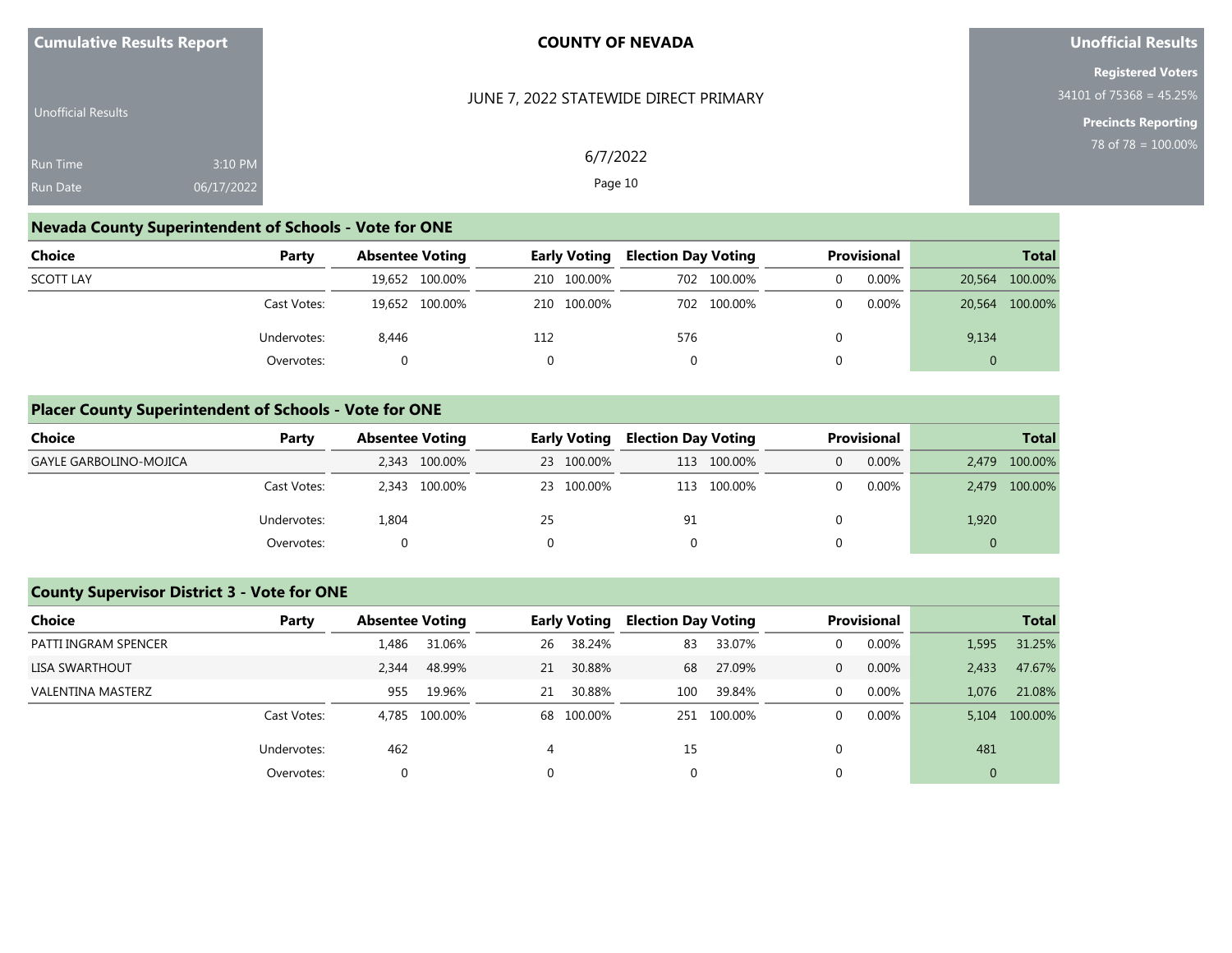| <b>Cumulative Results Report</b> |  |  |
|----------------------------------|--|--|
|----------------------------------|--|--|

# **Unofficial Results**

**Registered Voters** 34101 of 75368 = 45.25%

**Precincts Reporting**

| <b>Unofficial Results</b> |            | JUNE 7, 2022 STATEWIDE DIRECT PRIMARY |
|---------------------------|------------|---------------------------------------|
| <b>Run Time</b>           | 3:10 PM    | 6/7/2022                              |
| <b>Run Date</b>           | 06/17/2022 | Page 11                               |

# **County Supervisor District 4 - Vote for ONE**

| Choice              | Party       | <b>Absentee Voting</b> |        |          | <b>Early Voting</b> | <b>Election Day Voting</b> |             |              | Provisional |                | <b>Total</b>  |
|---------------------|-------------|------------------------|--------|----------|---------------------|----------------------------|-------------|--------------|-------------|----------------|---------------|
| <b>SUSAN HOEK</b>   |             | 5,342                  | 83.47% | 56       | 74.67%              | 197                        | 60.99%      | $\mathbf{0}$ | $0.00\%$    | 5,595          | 82.30%        |
| <b>CALVIN CLARK</b> |             | 1,058                  | 16.53% | 19       | 25.33%              | 126                        | 39.01%      | $\mathbf{0}$ | 0.00%       | 1.203          | 17.70%        |
|                     | Cast Votes: | 6,400 100.00%          |        |          | 75 100.00%          |                            | 323 100.00% | 0            | $0.00\%$    |                | 6,798 100.00% |
|                     | Undervotes: | 724                    |        | 4        |                     | 32                         |             | 0            |             | 760            |               |
|                     | Overvotes:  | $\Omega$               |        | $\Omega$ |                     | $\mathbf{0}$               |             | $\mathbf{0}$ |             | $\overline{0}$ |               |

#### **Assessor - Vote for ONE**

| Choice                | Party       | <b>Absentee Voting</b> |        |          | <b>Early Voting</b> | <b>Election Day Voting</b> |               |                | <b>Provisional</b> |        | <b>Total</b>   |
|-----------------------|-------------|------------------------|--------|----------|---------------------|----------------------------|---------------|----------------|--------------------|--------|----------------|
| ROLF KLEINHANS        |             | 18,927                 | 71.75% | 223      | 70.57%              | 854                        | 71.17%        | $\overline{0}$ | 0.00%              | 20,004 | 71.71%         |
| <b>GERALD BUSHORE</b> |             | 7,452                  | 28.25% | 93       | 29.43%              | 346                        | 28.83%        | $\Omega$       | $0.00\%$           | 7,891  | 28.29%         |
|                       | Cast Votes: | 26,379 100.00%         |        |          | 316 100.00%         |                            | 1,200 100.00% | 0              | $0.00\%$           |        | 27,895 100.00% |
|                       | Undervotes: | 5,866                  |        | 54       |                     | 281                        |               | $\Omega$       |                    | 6,201  |                |
|                       | Overvotes:  | $\Omega$               |        | $\Omega$ |                     |                            |               | $\Omega$       |                    |        |                |

## **Auditor-Controller - Vote for ONE**

| Choice           | Party       | <b>Absentee Voting</b> |                |     | <b>Early Voting</b> | <b>Election Day Voting</b> |               |                | <b>Provisional</b> |                | <b>Total</b> |
|------------------|-------------|------------------------|----------------|-----|---------------------|----------------------------|---------------|----------------|--------------------|----------------|--------------|
| <b>GINA WILL</b> |             | 12,161                 | 46.15%         | 86  | 26.96%              | 298                        | 24.37%        | $\overline{0}$ | 0.00%              | 12,545         | 44.97%       |
| ROB TRIBBLE      |             | 14.191                 | 53.85%         | 233 | 73.04%              | 925                        | 75.63%        | $\overline{0}$ | 0.00%              | 15,349         | 55.03%       |
|                  | Cast Votes: |                        | 26,352 100.00% |     | 319 100.00%         |                            | 1,223 100.00% |                | $0.00\%$           | 27,894         | 100.00%      |
|                  | Undervotes: | 5,893                  |                | 51  |                     | 259                        |               |                |                    | 6,203          |              |
|                  | Overvotes:  | $\Omega$               |                |     |                     | 0                          |               |                |                    | $\overline{0}$ |              |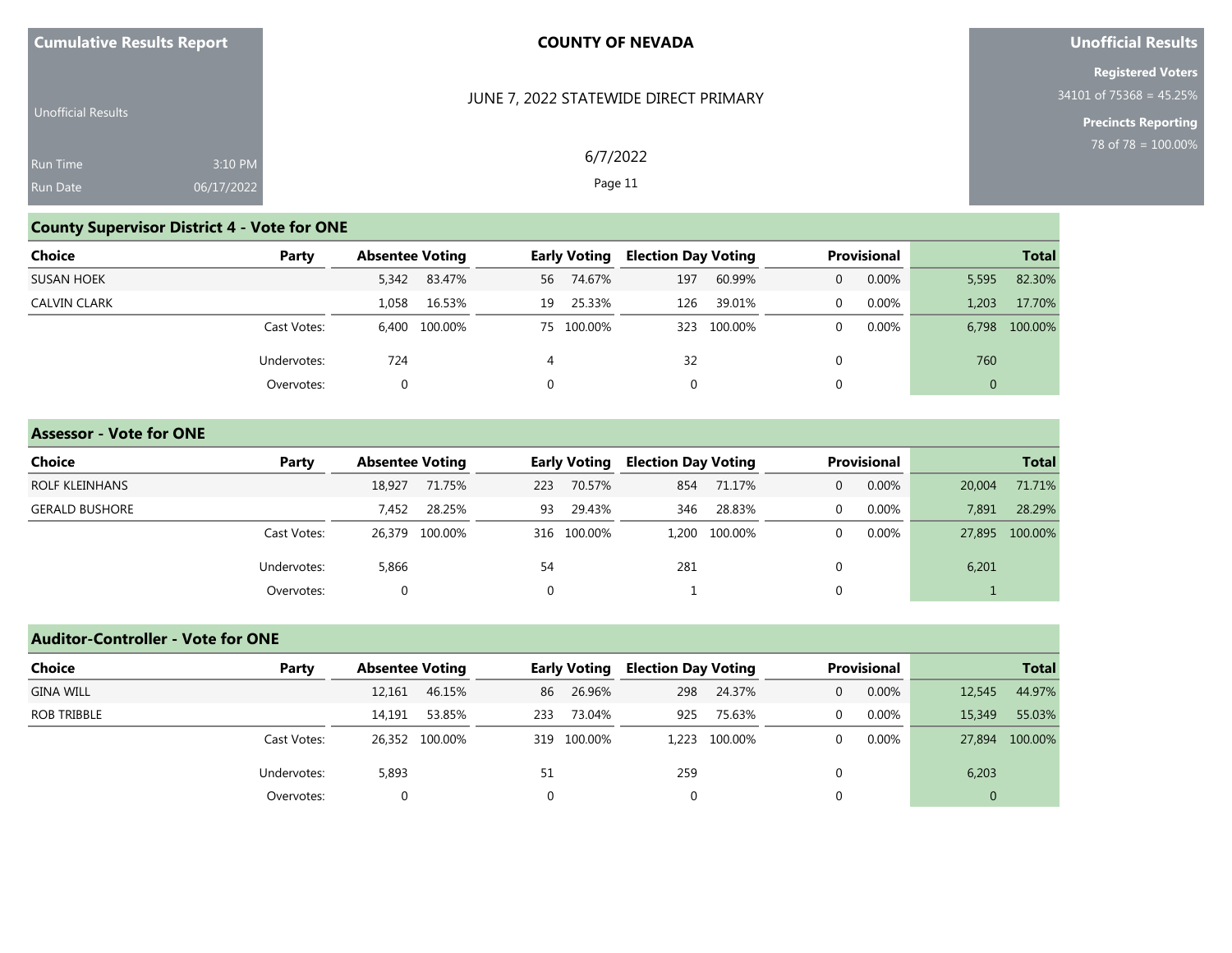|  |  |  |  | <b>Cumulative Results Report</b> |
|--|--|--|--|----------------------------------|
|--|--|--|--|----------------------------------|

## **Unofficial Results**

**Registered Voters** 34101 of 75368 = 45.25%

> **Precincts Reporting** 78 of 78 = 100.00%

| <b>Unofficial Results</b> |            |
|---------------------------|------------|
|                           |            |
| Run Time                  | $3:10$ PM  |
| <b>Run Date</b>           | 06/17/2022 |

# JUNE 7, 2022 STATEWIDE DIRECT PRIMARY

6/7/2022 Page 12

# **Clerk-Recorder/Registrar of Voters - Vote for ONE**

| Choice              | Party       | <b>Absentee Voting</b> |                |          | <b>Early Voting</b> |     | <b>Election Day Voting</b> |              | <b>Provisional</b> |        | <b>Total</b>   |  |
|---------------------|-------------|------------------------|----------------|----------|---------------------|-----|----------------------------|--------------|--------------------|--------|----------------|--|
| <b>PAUL GILBERT</b> |             | 2,273                  | 7.95%          | 42       | 11.97%              | 338 | 25.74%                     | $\mathbf{0}$ | 0.00%              | 2,653  | 8.77%          |  |
| NATALIE ADONA       |             | 19,843                 | 69.42%         | 169      | 48.15%              | 471 | 35.87%                     | 0            | 0.00%              | 20,483 | 67.72%         |  |
| <b>JASON TEDDER</b> |             | 6.468                  | 22.63%         | 140      | 39.89%              | 504 | 38.39%                     | $\Omega$     | 0.00%              | 7.112  | 23.51%         |  |
|                     | Cast Votes: |                        | 28.584 100.00% |          | 351 100.00%         |     | 1,313 100.00%              | $\mathbf{0}$ | 0.00%              |        | 30,248 100.00% |  |
|                     | Undervotes: | 3,661                  |                | 19       |                     | 167 |                            | $\Omega$     |                    | 3,847  |                |  |
|                     | Overvotes:  | 0                      |                | $\Omega$ |                     |     |                            | $\Omega$     |                    |        |                |  |

#### **District Attorney - Vote for ONE**

| Choice       | Party       | <b>Absentee Voting</b> | Early Voting | <b>Election Day Voting</b> | <b>Provisional</b> | <b>Total</b>   |
|--------------|-------------|------------------------|--------------|----------------------------|--------------------|----------------|
| JESSE WILSON |             | 22,200 100.00%         | 246 100.00%  | 850 100.00%                | 0.00%<br>0.        | 23,296 100.00% |
|              | Cast Votes: | 22.200 100.00%         | 246 100.00%  | 850 100.00%                | 0.00%<br>0         | 23,296 100.00% |
|              | Undervotes: | 10,045                 | 124          | 631                        |                    | 10,800         |
|              | Overvotes:  | $\Omega$               |              |                            | 0.                 |                |

## **Sheriff/Coroner/Public Administrator - Vote for ONE**

| <b>Choice</b><br>Party |             | <b>Absentee Voting</b> | <b>Early Voting</b> | <b>Election Day Voting</b> | <b>Provisional</b> | <b>Total</b>   |  |
|------------------------|-------------|------------------------|---------------------|----------------------------|--------------------|----------------|--|
| SHANNAN MOON           |             | 23,618 100.00%         | 257 100.00%         | 842 100.00%                | 0.00%              | 24,717 100.00% |  |
|                        | Cast Votes: | 23,618 100.00%         | 257 100.00%         | 842 100.00%                | 0.00%              | 24,717 100.00% |  |
|                        | Undervotes: | 8,627                  | 112                 | 638                        |                    | 9,377          |  |
|                        | Overvotes:  |                        |                     |                            |                    |                |  |